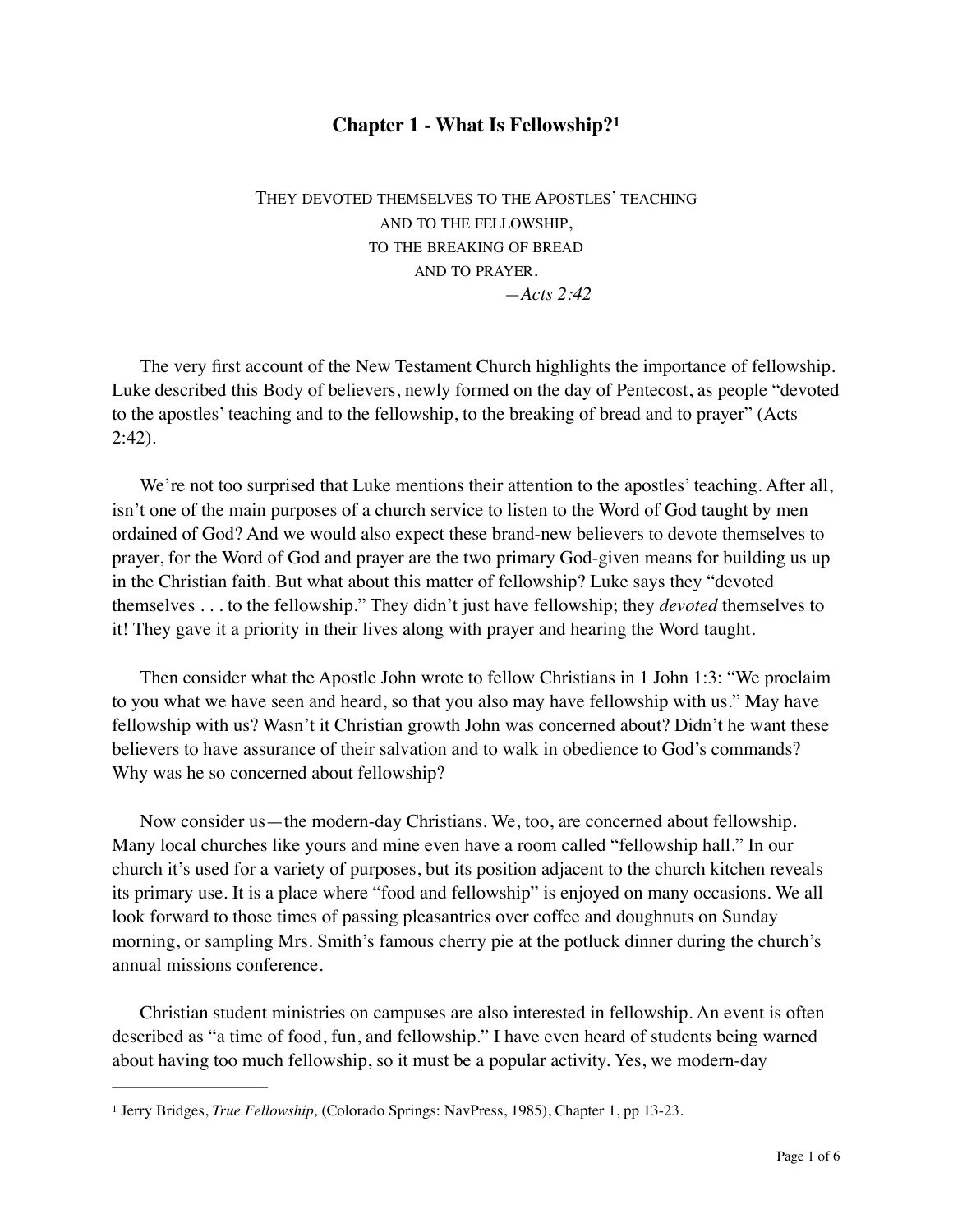Christians, just like those early believers from the day of Pentecost, are eager to devote ourselves to fellowship. There is only one problem: We have lost sight of the biblical meaning of fellowship. We are devoting ourselves to the wrong thing.

Fellowship, as it is described for us in the Bible, is much more than Christian social activity. It is more than enjoying food together, or playing games in a Christian atmosphere, or chatting with one another about the events of the past week. This doesn't mean that there is no place for such activities. It is just that they are not true fellowship. They may, if entered into for the right purpose, contribute to fellowship, but in and of themselves they are not fellowship.

Many Christians have recognized that there is a deeper and richer meaning to the biblical concept of fellowship. They are not content with the idea of mere social activity. Among these people it is not unusual to hear someone say, "Let's get together for some fellowship." What these people usually mean is, "Let's get together to share with each other from the Bible and pray together." Or perhaps these people bring each other up to date on how God has been working in each of their lives. These certainly are important spiritual activities, and they are certainly a part of biblical fellowship. Yet even these activities fail to capture the rich, full meaning of the fellowship described to us in the New Testament.

Once we discover the full meaning of New Testament fellowship, we'll understand why Luke spoke approvingly of the fact that those Pentecost believers devoted themselves to it. We'll also understand why John was so eager for his readers to have fellowship with him. And we will see why the idea of fellowship as a term for Christian social activity utterly empties the word of its New Testament meaning.

The Greek word for fellowship is *koinonia*. It is translated several ways in the New Testament: for example, "participation," "partnership," "sharing," and, of course, "fellowship." These various uses of koinonia convey two related meanings: (1) *to share together* in the sense of joint participation or partnership, and (2) *to share with* in the sense of giving what we have to others.

## **Relationship**

Each of these two meanings can be further divided under two subheadings. To share together in the sense of joint participation refers primarily to a *relationship* that we as believers have in Christ. This is the fellowship to which John called his readers: "What we have seen and heard we declare to you, so that you and we together may share in a common life, that life which we share with the Father and his Son Jesus Christ" (1 John 1:3, *New English Bible*). Fellowship is sharing a common life with other believers, a life that we together share with God the Father and God the Son. *It is a relationship, not an activity*.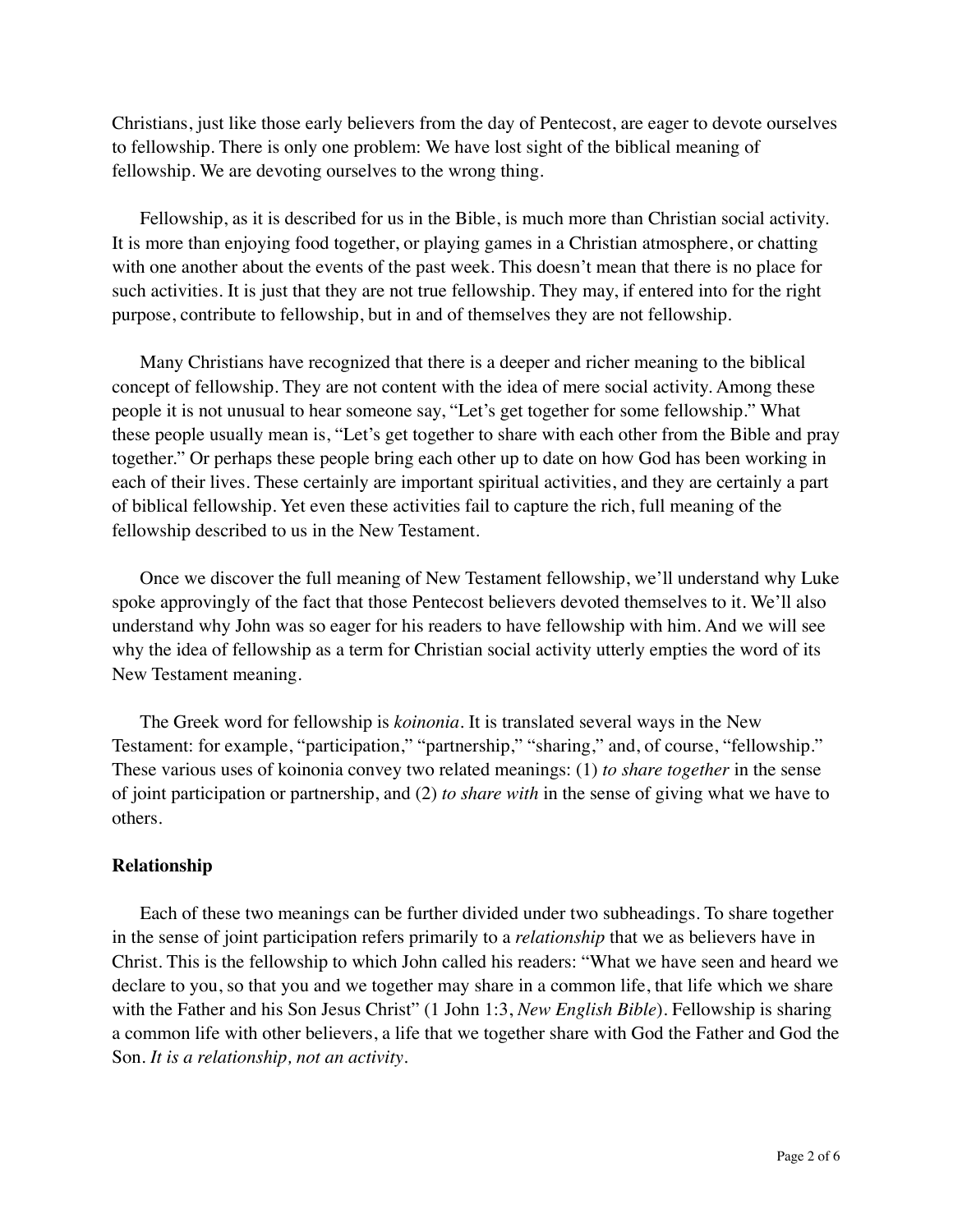Those first Christians of Acts 2 were not devoting themselves to social activities but to a relationship—a relationship that consisted of sharing together the very life of God through the indwelling of the Holy Spirit. They understood that they had entered this relationship by faith in Jesus Christ, not by joining an organization. And they realized that their fellowship with God logically brought them into fellowship with one another. Through their union with Christ they were formed into a spiritually organic *community*. They were living stones being built into a spiritual house (1 Peter 2:5), fellow members of the Body of Christ. As William Hendricksen said,"Koinonia, then, is basically a community-relationship."<sup>[2](#page-2-0)</sup> It is not primarily an activity; it is a relationship.

<span id="page-2-2"></span>If we miss the fact that koinonia denotes first of all a community relationship in Christ among all believers, then we miss the most significant aspect of true biblical fellowship. We must grasp the idea that fellowship means belonging to one another in the Body of Christ, along with all the privileges and responsibilities that such a relationship entails.

### **Partnership**

<span id="page-2-3"></span>Koinonia also means to share together in the sense of partnership. Both classical Greek writers and New Testament writers used *koinonia* to refer to a business partnership. Plato spoke of the dissolution of a *koinonia*—a business partnership.Luke used a form of *koinonia* to refer 3 to the partnership of Peter with James and John in the fishing business (Luke 5:10).

In the spiritual realm, Paul regarded himself as a partner with his dear friend Philemon, and he thanked God for the Philippian believers' partnership in the gospel (Philemon 17, Philippians 1:5). And when Paul went to Jerusalem to dispute with the legalists over the necessity of circumcision, he said, "James, Cephas, and John. . .accepted Barnabas and myself as partners" (Galatians 2:9, NEB). The concept of fellowship as a spiritual partnership is firmly embedded in the New Testament use of koinonia.

Whereas relationship describes believers as a community, partnership describes them as the principals of an enterprise. A business partnership is always formed in order to attain an objective, such as providing a service to the public at a profit for the partners. In the same way, the concept of a spiritual partnership implies that it is created with the objective of glorifying God. Just as all believers are united together in a community relationship, so we are all united together in a partnership formed to glorify God. God is glorified when Christians grow in Christlikeness and when unbelievers are brought into His Kingdom. Biblical fellowship, then, incorporates this idea of an active partnership in the promotion of the gospel and the building up of believers.

<span id="page-2-0"></span>William Hendricksen, *Exposition of Philippians* (Grand Rapids: Baker Book House, 1962), page 94. [2](#page-2-2)

<span id="page-2-1"></span><sup>&</sup>lt;sup>[3](#page-2-3)</sup> Hendricksen, page 93.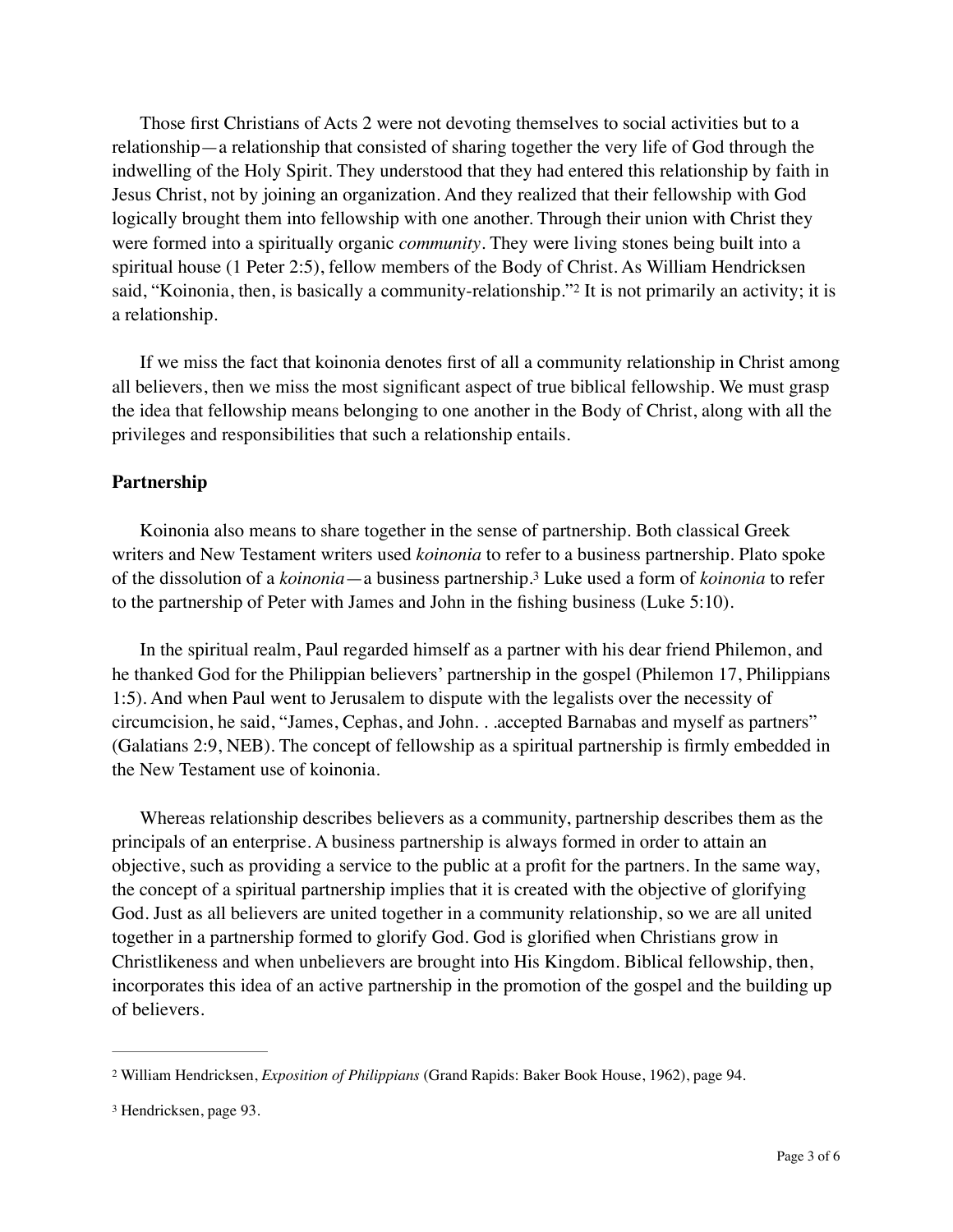#### **Communion with others**

<span id="page-3-1"></span>The second primary meaning of New Testament koinonia is to share with others what we have. Just as *sharing together* has two sub-meanings (relationship and partnership), so *sharing with* has two sub-meanings. The first of these can be called *communion* with one another. Although we usually use the word communion as a term for the Lord's Supper, it is here used to mean communicating intimately or sharing with one another on a close personal and spiritual level. It may be the mutual sharing among believers of what God has taught them from the Scriptures, or it may be a word of encouragement from one believer to another. The key element is that the subject matter is focused on God as well as on His Word and His works. As J.I. Packer said, "It is, first, a sharing with our fellow believers the things that God has made known to us about himself, in hope that we may thus help them to know him better and so enrich their fellowshipwith him."<sup>[4](#page-3-0)</sup> This, of course, is what we usually have in mind when we say, "Let's have some fellowship together." According to Acts 25-11, the first believers who were gathered into the Church on the day of Pentecost came from "every nation under heaven." Prior to their conversion they would have related to one another like billiard balls, constantly colliding and bouncing off one another. But immediately after coming into the community relationship of the Body of Christ, they began to experience *koinonia* and to value its effect in their lives. The *New English Bible* says in Acts 2:42, "They met constantly to hear the apostles teach, and to share the common life." The *New International Version* says, "They devoted themselves . . . to the fellowship." They couldn't get enough teaching, fellowship, and prayer.

Those first Christians from the day of Pentecost were all Jews. They were steeped in the Old Testament Scriptures, but as they listened to the apostles' teaching and were enlightened by the Holy Spirit, they began to see those Scriptures in a new way. They were daily gaining a new understanding of them. And as they individually learned from the apostles' teaching, they shared with one another what they were learning. This is fellowship: sharing with one another what God is teaching through the Scriptures.

How different is our present-day concept of fellowship? Take those typical times of "coffee fellowship." We discuss everything else *except* the Scriptures. We talk about our jobs, our studies, our favorite sports teams, the weather—almost anything except what God is teaching us from His Word and through His workings in our lives. If we are to regain the New Testament concept of fellowship, we must learn to get beyond the temporal issues of the day and begin to share with each other on a level that will enhance our spiritual relationships with one another and with God.

<span id="page-3-0"></span><sup>&</sup>lt;sup>[4](#page-3-1)</sup> J.I. Packer, God's Words (Downers Grove, IL: InterVarsity Press, 1981), page 195.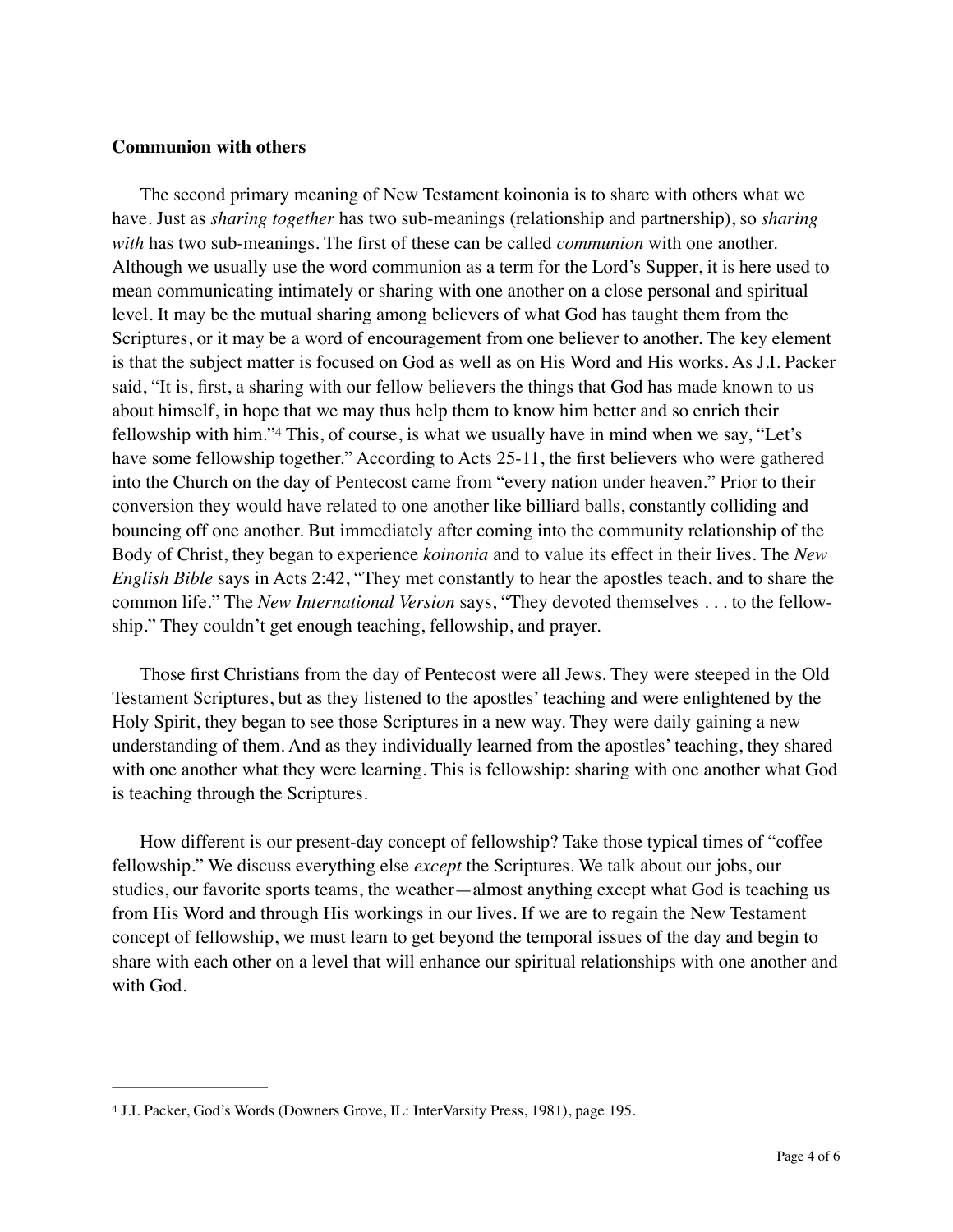#### **Sharing material possessions**

As we examine the account of these early believers' attitudes, however, we see that they did not limit their concept of *koinonia* to sharing with one another only spiritual things. They also shared their material possessions with those in need (Acts 2:44-45).

One of the most common usages of *koinonia* in the New Testament is this sense of sharing material resources with others. For example, Paul urges us to "share with God's people who are in need" (Romans 12:13). In 2 Corinthians 9:13, he speaks of "your generosity in sharing with [others] ." The writer of Hebrews urges us to "not forget to do good and to share with others" (Hebrews 13:16). The word "share" in these passages is a translation of *koinonia* in either its noun or verb form. A willingness to share our possessions with one another is a very important aspect of true biblical fellowship.

Sharing our possessions with others should be a natural consequence of our realization that biblical fellowship denotes both a relationship and a partnership. Paul said that all parts of the Body should have concern for one another (1 Corinthians 12:25-26). We will be concerned for the needs of others in the Body only to the extent that we see fellowship as primarily a mutual relationship in Christ among members of the same spiritual organism. The fellowship of sharing with those in need is more than just showing compassion or benevolence to those in need. Even unbelievers do that. The fellowship of sharing possessions within the Body is a tangible recognition that we are in a community relationship with one another and that when one member of the community suffers, we all suffer together. When a parent meets a need of one of his children, we do not think of that act as an expression of benevolence but as an expression of relationship. It is both his privilege and his duty to meet that need because he is the parent. In the same manner, believers have both a privilege and a duty to share with each other as fellow members of the same Body.

Similarly, in a partnership the partners share in both the income and the expenses, both the assets and the liabilities of the partnership. No one ever establishes a business partnership where one partner takes all the income and another pays all the bills. They share alike in both the positive and the negative. It should be the same way in the fellowship of the Church. Because we are partners in the gospel, we need to *share* with one another, realizing that we are not owners but only stewards of the possessions God has entrusted (not given, but entrusted) to us.

We see the application of this principle of partnership in 2 Corinthians 8:13-14: "Our desire" is not that others might be relieved while you are hard pressed, but that there might be equality. At the present time your plenty will supply what they need, so that in turn their plenty will supply what you need." Paul envisioned a continual flow of believers' possessions toward those who have needs. This is an outworking of koinonia, an important expression of true fellowship.